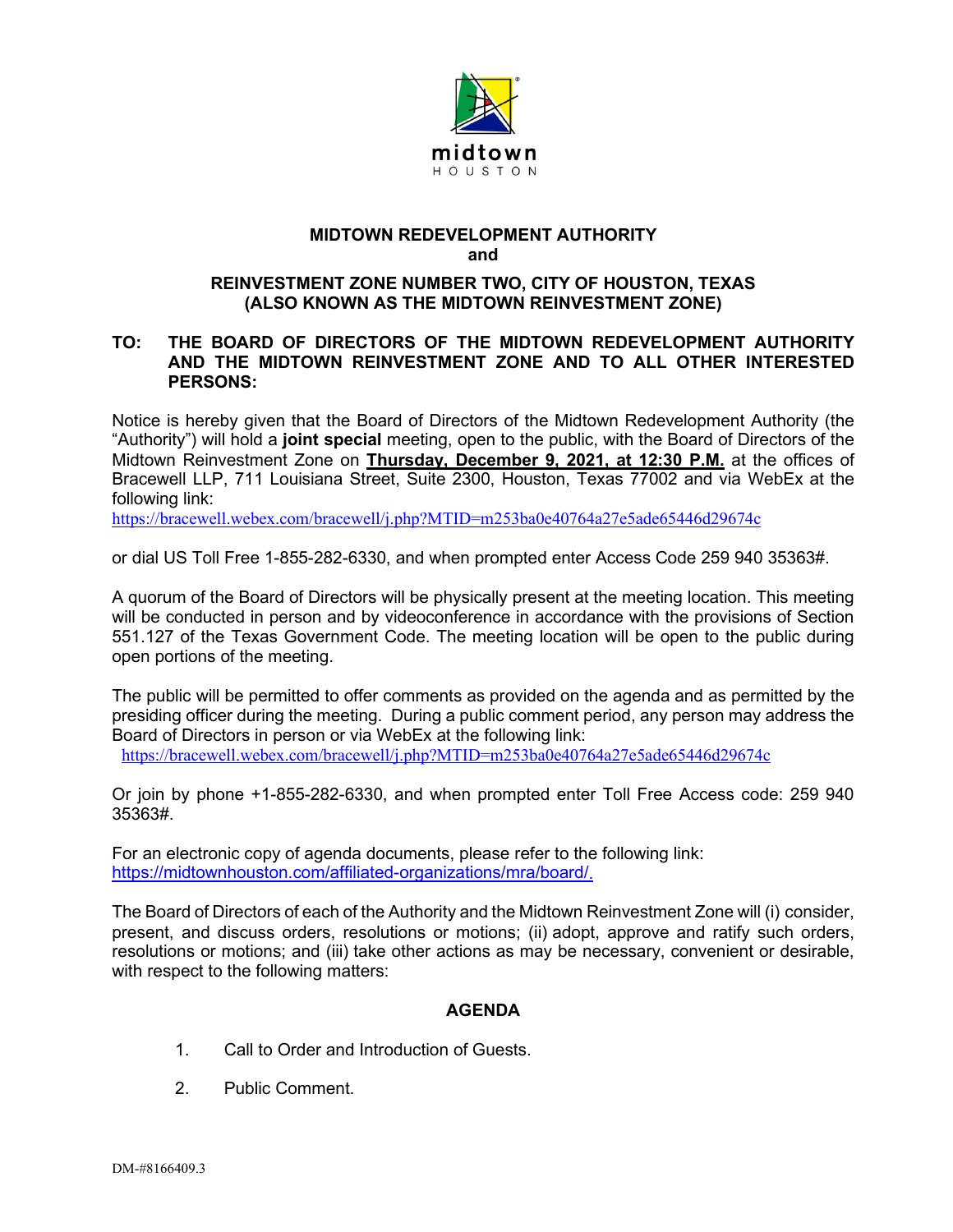- 3. Consent Agenda for the Midtown Reinvestment Zone:
	- a. Minutes for November 4, 2021.
- 4. Consent Agenda for the Authority:
	- a. Minutes for November 4, 2021;
	- b. Monthly financial reports for October 31, 2021;
	- c. Invoices from Trustee and Operating Accounts for November 30, 2021
- 5. 402 and 410 Pierce Buildings
	- a. Lease Termination Agreement
- 6. Midtown Affordable Housing Program:
	- a. Affordable Housing Operations Campus; i. Change Orders;
	- b. Ratify submission of preliminary applications for participation in the City of Houston Affordable Housing Development Program
	- c. Option Agreements with developers for projects being considered for participation in the City of Houston Affordable Housing Development Program
	- d. Recommendation relating to sale of land to CR Design Build LLC for development of single-family affordable housing
	- e. Recommendation relating to sale of land to Henby Realty Group LLC for development of single-family affordable housing
	- f. Recommendation relating to sale of land to Lin Development Group, LLC for development of single-family affordable housing
	- g. Affordable Housing Development Update.
- 7. Midtown Capital Improvements Program:
	- a. Architectural and Engineering Services
	- b. Parks and Greenspace Walter P Moore / Design Workshop
		- i. Baldwin Park
		- ii. Midtown Park Front 90 Plaza Improvements
			- 1. Construction Contract
	- c. Caroline Street Reconstruction ESPA Corp/KCI i. Change Orders
- 8. With respect to the foregoing agenda items, the Authority may conduct an executive session with regard to the following, as appropriate and necessary:
	- a. Consultation with attorney (Section 551.071, Texas Government Code);
	- b. The purchase, exchange, lease or value of real property (Section 551.072, Texas Government Code);
	- c. Personnel matters (Section 551.074, Texas Government Code);
	- d. Security personnel or devices (Section 551.076, Texas Government Code); and
	- e. Economic development negotiations (Sections 551.087, Texas Government Code).

Upon entering into the executive session, the presiding officer shall announce which agenda items will be discussed.

9. Adjourn.